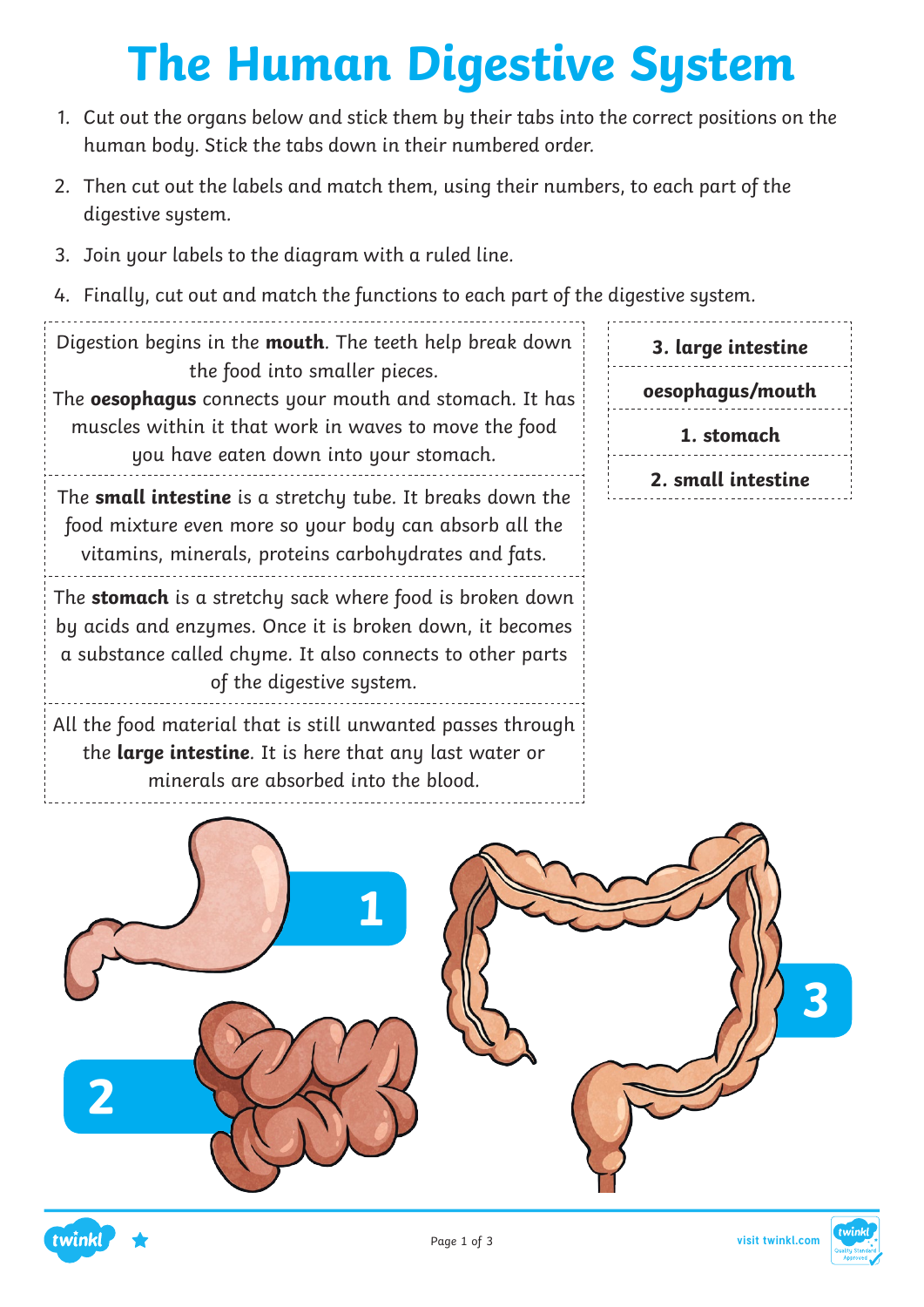

#### twinkl

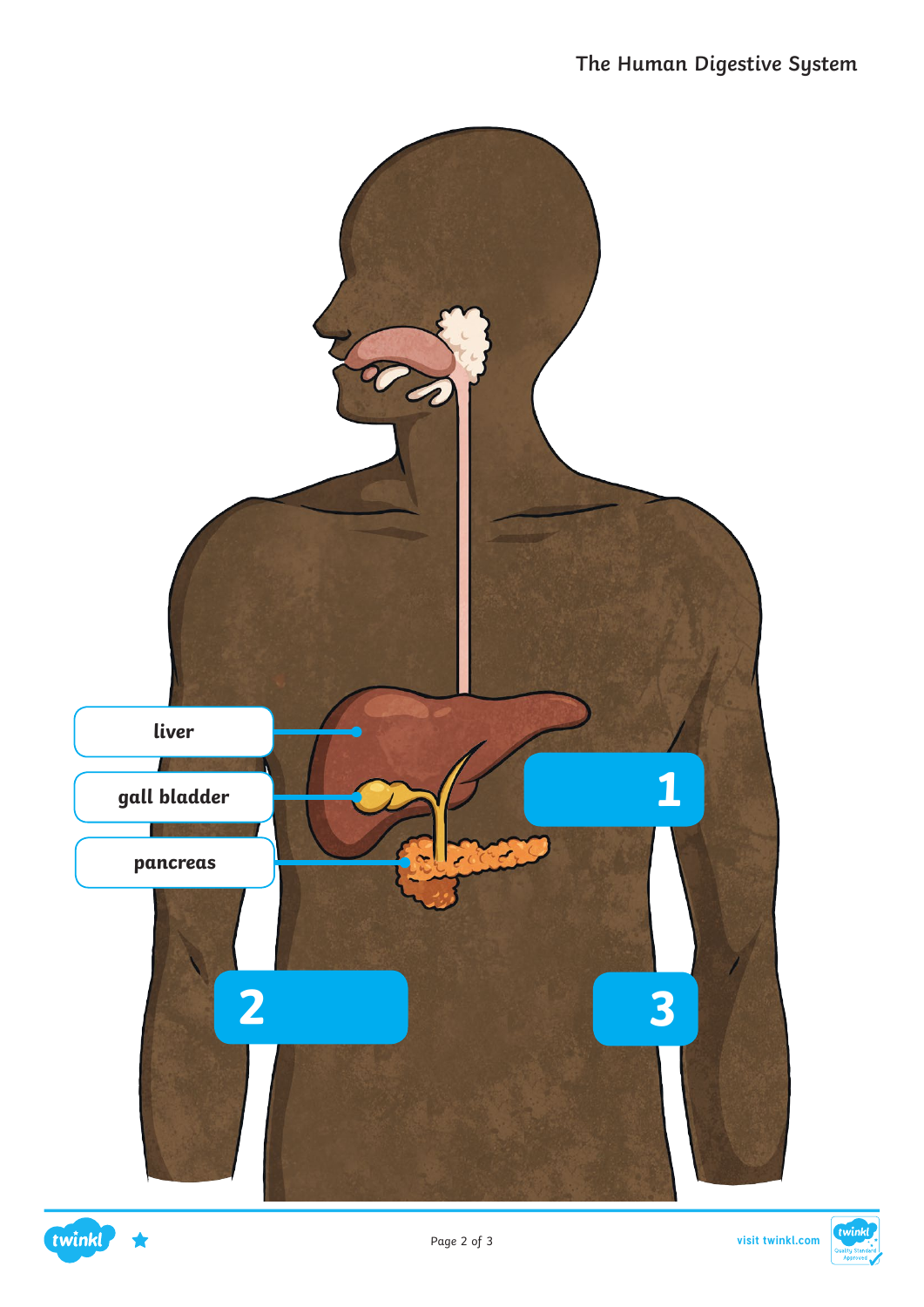#### The Human Digestive System **Answers**

Digestion begins in the **mouth**. The teeth help break down the food into smaller pieces.

The **oesophagus** connects your mouth and stomach. It has muscles within it that work in waves to move the food you have eaten down into your stomach.

**oesophagus/mouth**

**liver**

**gall bladder**

**pancreas**

The **small intestine** is a stretchy tube. It breaks down the food mixture even more so your body can absorb all the vitamins, minerals, proteins carbohydrates and fats.

The **stomach** is a stretchy sack where food is broken down by acids and enzymes. Once it is broken down, it becomes a substance called chyme. It also connects to other parts of the digestive system.

**1 1. stomach**

#### **2. small intestine 2 3 3. large intestine**

All the food material that is still unwanted passes through the **large intestine**. It is here that any last water or minerals are absorbed into the blood.



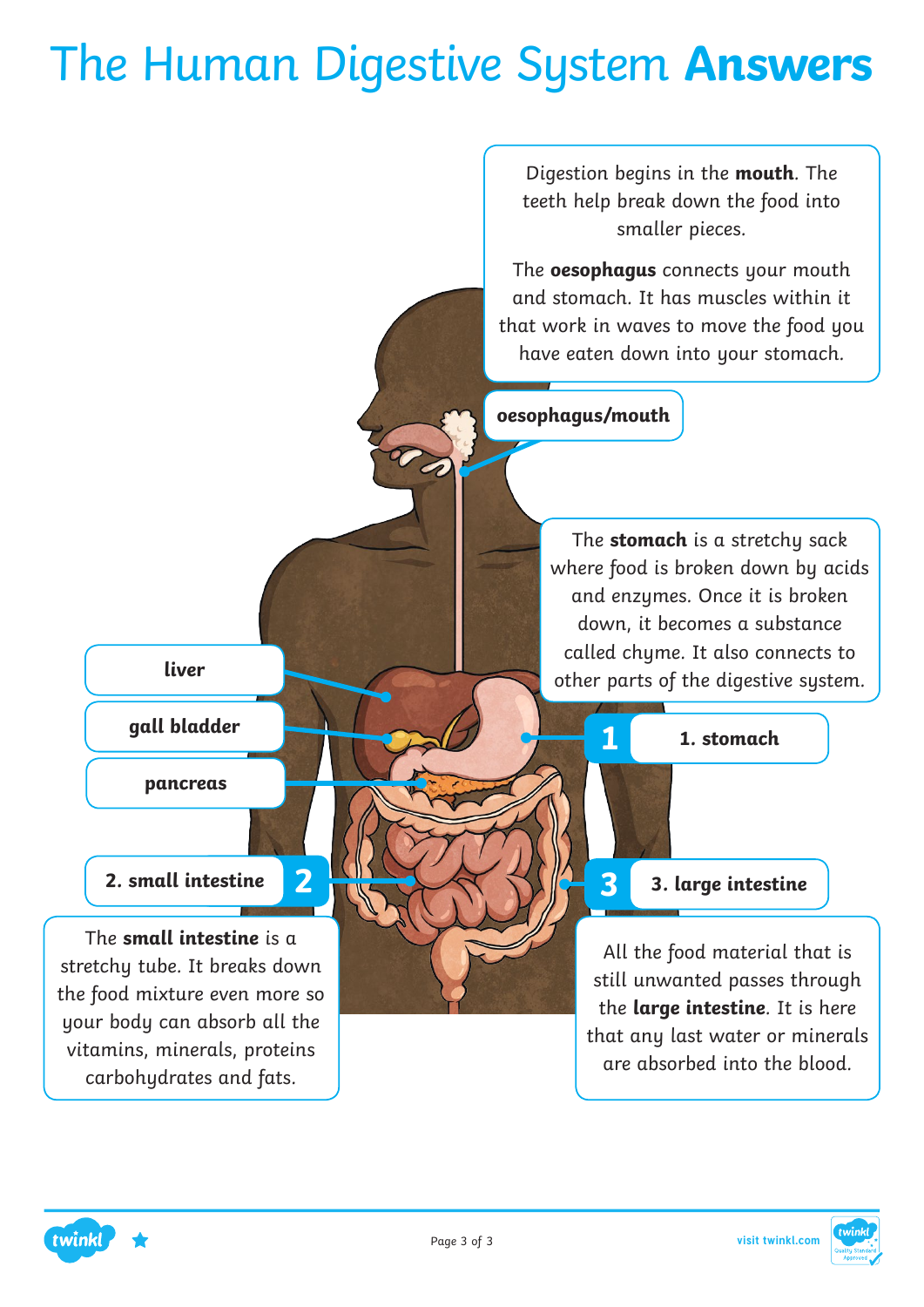# **The Human Digestive System**

- 1. Cut out the organs below and stick them by their tabs into the correct positions on the human body. Stick the tabs down in their numbered order.
- 2. Then cut out the labels and match them to each part of the digestive system.
- 3. Join your labels to the diagram with a ruled line.
- 4. Finally, cut out and match the functions to each part of the digestive system.

| This is where digestion begins. The teeth help break down |  |                               |  |  |
|-----------------------------------------------------------|--|-------------------------------|--|--|
|                                                           |  | the food into smaller pieces. |  |  |

This tube connects the mouth and stomach. It has muscles within it that work in waves to move the food that has been eaten down into the stomach.

 This is a long stretchy tube. It breaks down the food mixture even more so the body can absorb all the vitamins, minerals, proteins carbohydrates and fats.

 This stretchy sack is where food is broken down by acids and enzymes. Once it is broken down, it becomes a substance called chyme. It also connects to other parts of the digestive system.

All the food material that is still unwanted passes through here. It is here that any last water or minerals are absorbed into the blood.

| large intestine |                  |  |
|-----------------|------------------|--|
|                 | salivary glands  |  |
|                 | oesophagus/mouth |  |
|                 | stomach          |  |
|                 | small intestine  |  |



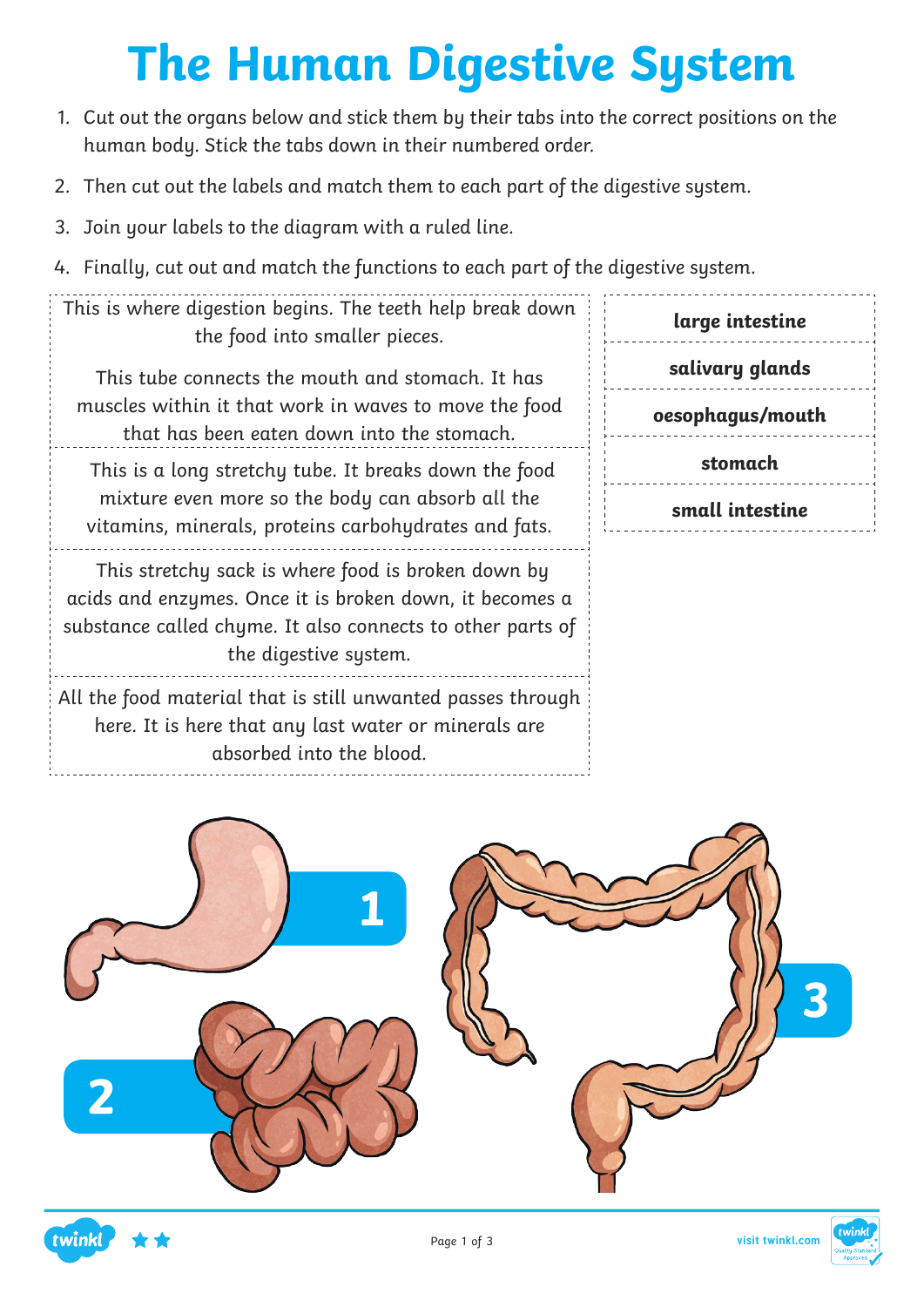



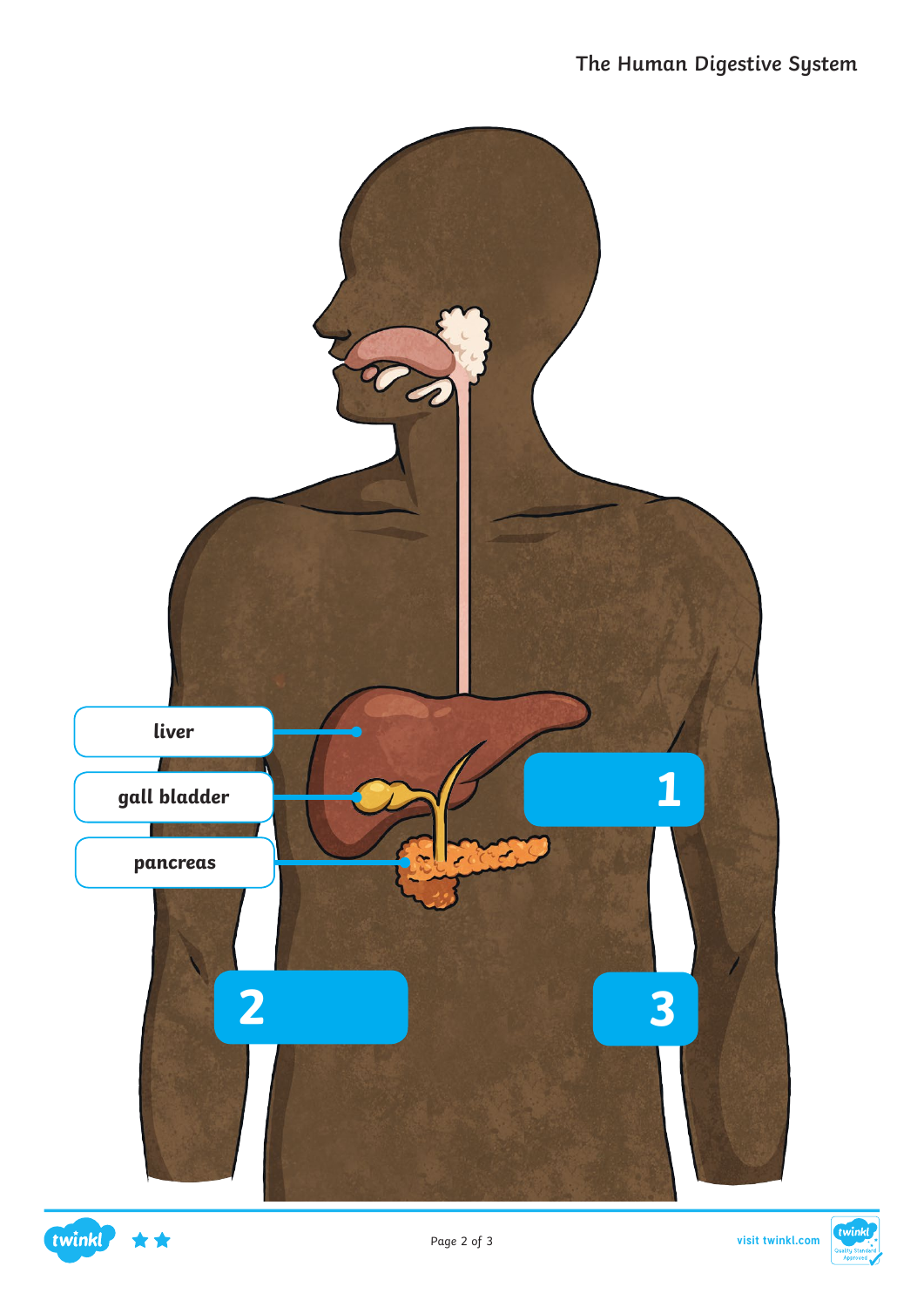#### The Human Digestive System **Answers**

This is where digestion begins. The teeth help break down the food into smaller pieces.

This tube connects the mouth and stomach. It has muscles within it that work in waves to move the food that has been eaten down into the stomach.

**oesophagus/mouth**

 This stretchy sack is where food is broken down by acids and enzymes. Once it is broken down, it becomes a substance called chume. It also connects to other parts of the digestive system.

**1 1. stomach**

#### **2. small intestine 2 3 3. large intestine**

All the food material that is still unwanted passes through here. It is here that any last water or minerals are absorbed into the blood.



**liver**

**gall bladder**

**pancreas**

 This is a long stretchy tube. It breaks down the food mixture even more so the body can absorb all the vitamins, minerals, proteins carbohydrates and fats.

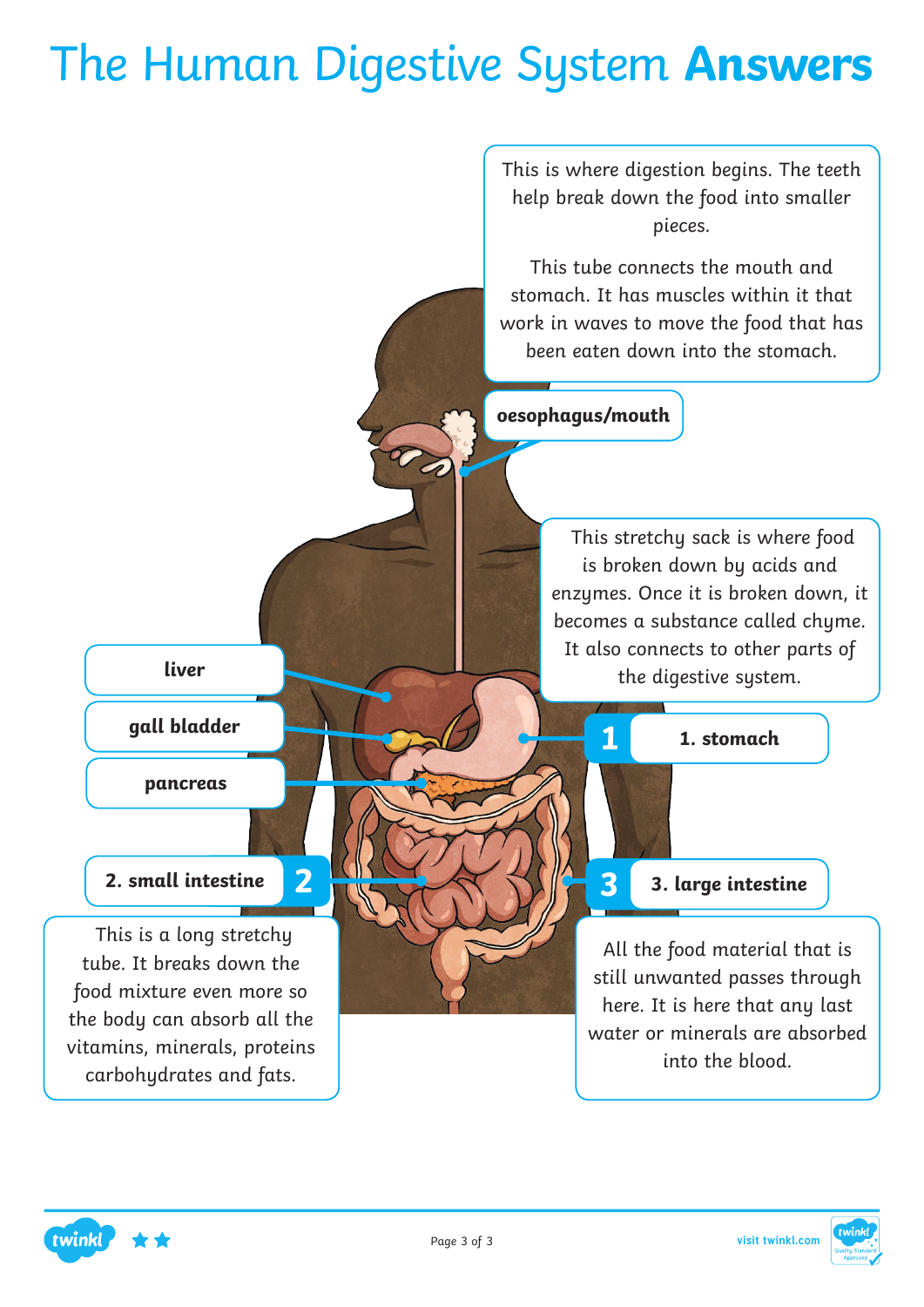# **The Human Digestive System**

- 1. Cut out the organs below and stick them by their tabs into the correct positions on the human body. Stick the tabs down in their numbered order.
- 2. Then cut out the labels and match them to each part of the digestive system.
- 3. Join your labels to the diagram with a ruled line.
- 4. Finally, add more detail to the diagram using sentences which describe the function of each part of the digestive system

This is where digestion begins. The teeth help break down the food into smaller pieces. This tube connects the mouth and stomach. It has muscles within it that work in waves to move the food that has been eaten down into the stomach. This stretchy sack is where food is broken down by acids and enzymes. Once it is broken down, it becomes a substance called chyme. It also connects to other parts of the digestive system. All the food material that is still unwanted passes through here. It is here that any last water or minerals are absorbed into the blood. This is a long stretchy tube. It breaks down the food mixture even more so the body can absorb all the vitamins, minerals, proteins carbohydrates and fats.

**3**





**4**

**1**

**5**

**6**

**2**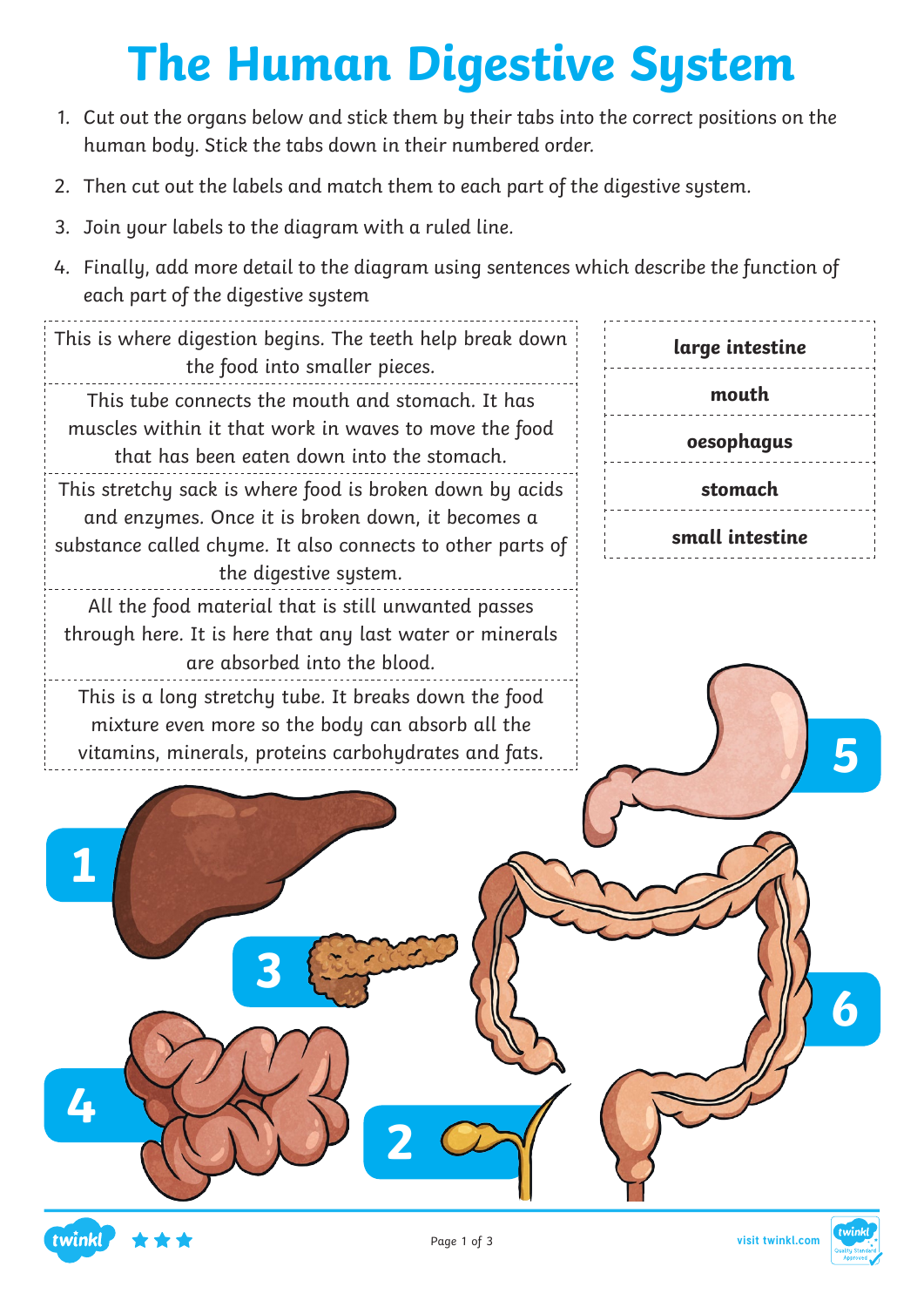